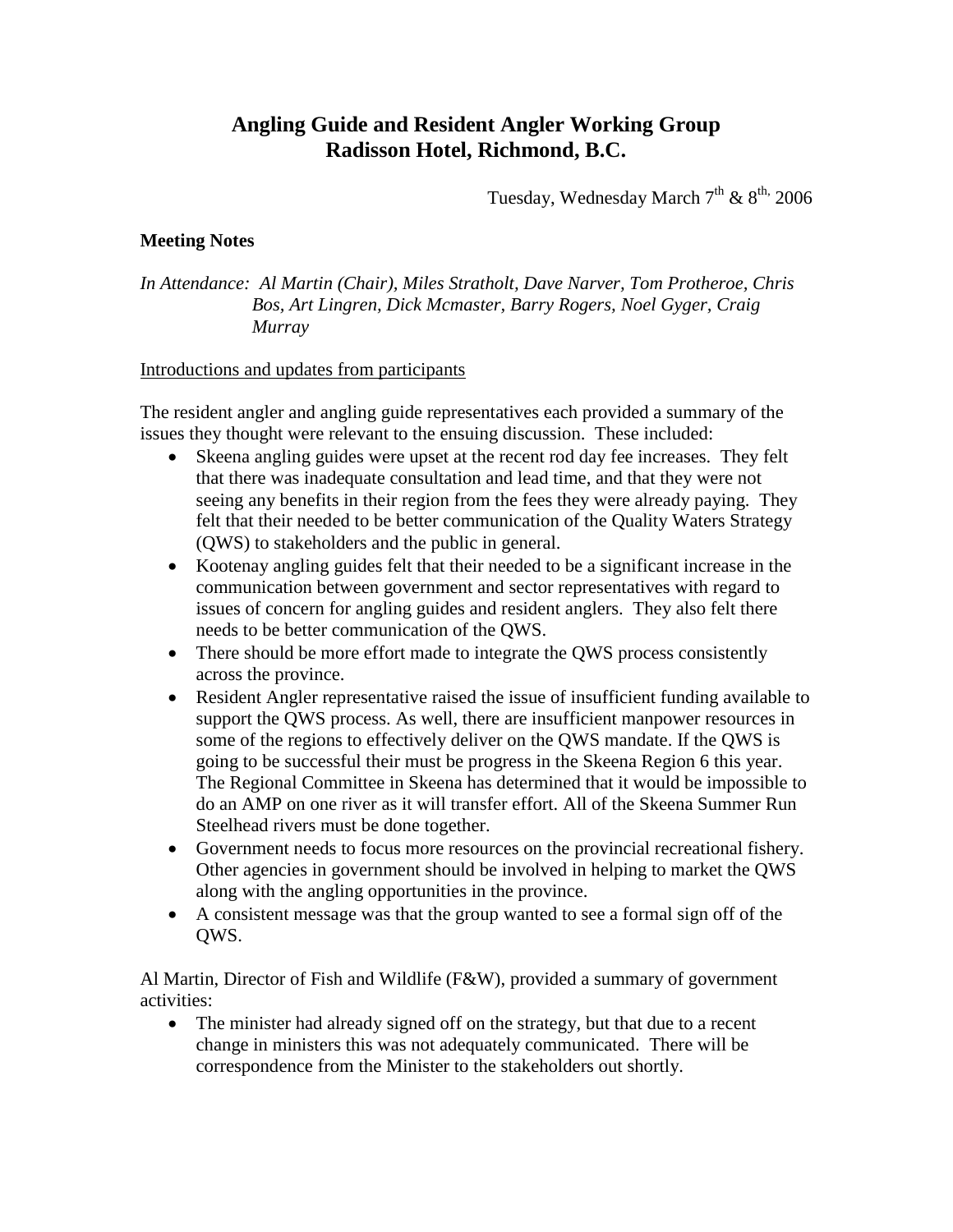- Identified the Freshwater Fishing Society as the organization that has the mandate to market recreational fishing in the province, and that they will be integrated into the process.
- Changes in organization of the ministry have resulted in changes in the fisheries program. This has been identified and is being addressed through the drafting of an up-to-date fisheries strategic plan and the amalgamation of fisheries responsibilities into the Ministry of Environment.
- The provincial QWS committee now has significant influence on decisions around funding allocation. The Director identified the necessity for the committee to determine how to maximize results given the budgetary limitations.
- 1. Allocation of Guided Rod Days on CW (CW)
	- An update was given on the process underway to allocate long term rod day quotas on the classified east Kootenay streams. The process will mirror that utilized last year to allocate days on an annual permit basis and will utilise the working policy in the *Quality Waters Strategy Resource Document*. It is expected that the results will be very similar to those achieved last year. Members of the committee indicated that they would like to see 20% of rod days on newly CW made available through auction on an annual basis.
	- The committee voiced concern that it need to be made clear to the guides who receive days that the number is variable over the length of the term, and can be adjusted (up or down) subject to a dutifully developed and accepted Angling Management Plan (AMP). The quota is also subject to diligent use provisions and any quota that reverts to the crown through these provisions will be subject to review prior to re-allocation. There was also some discussion as to the possibility of some form of "rod day insurance" for guides.
		- o **Action Point** the F&W branch to ensure that the above is communicated clearly to recipients of east Kootenay CW rod day quotas and reflected in the policy
		- o **Action Point** the committee to review the working policy and recommend modifications based on information garnered through the east Kootenay experience
		- o **Action Point** the F&W branch to review the legal status of existing and newly allocated rod days with regard to requirement for compensation to angling guides who may have their quotas reduced
	- There were also concerns about the existing requirement for guides to prove possession of liability insurance
		- o **Action Point** the F&W branch to review regulatory requirements and consult with existing angling guides on implementing this requirement.
- 2. Electronic Licensing
	- The Director of F&W indicated that this is a priority of the branch and that funding has been allocated to explore the viability of different models of application. The model will be required to be available at the point of sale and must be simple and approachable. Business cases will be explored in other jurisdictions.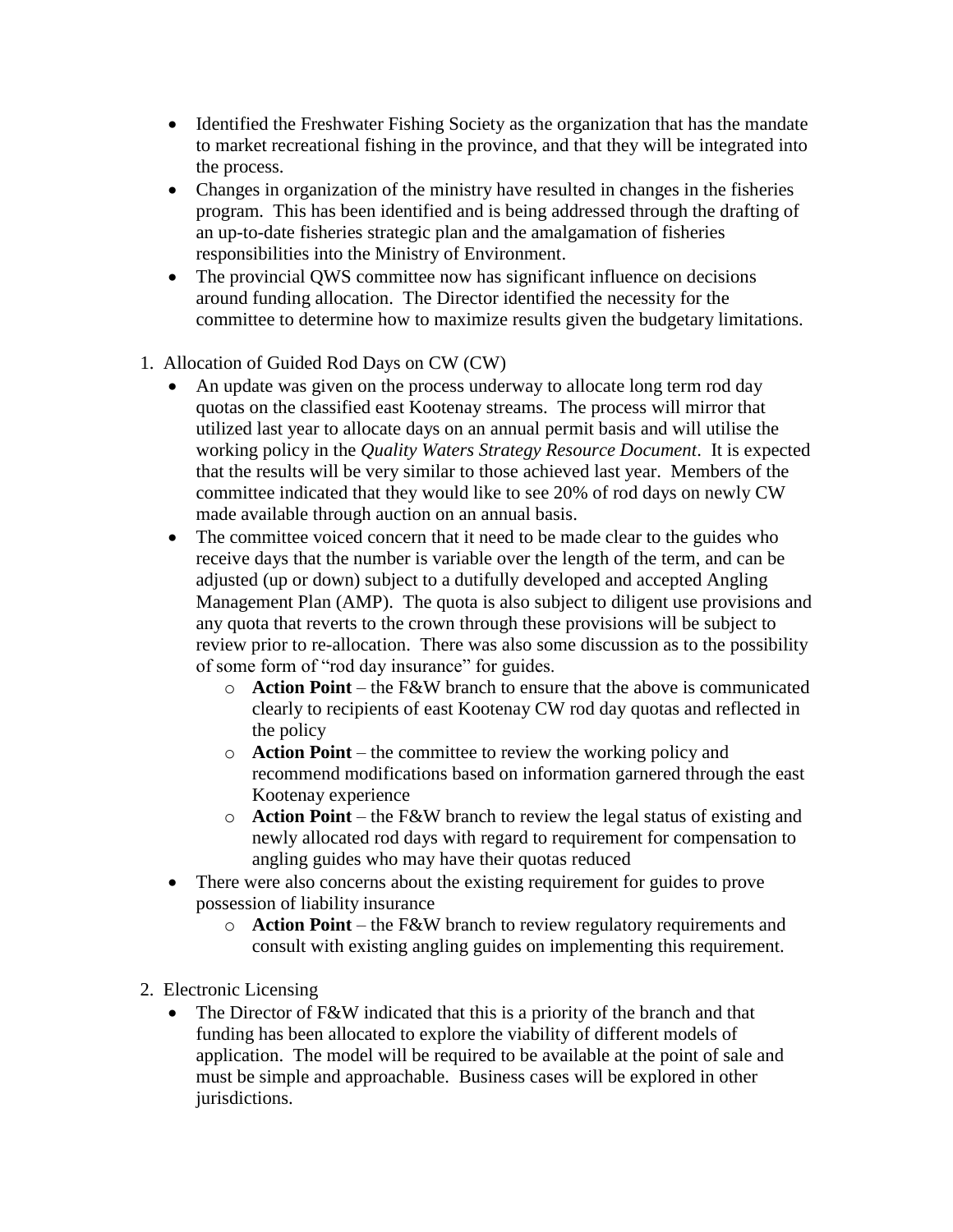- With regard to the QWS, electronic licensing would provide a powerful tool to track and regulate angler use on specific CW. There is a projected 16 month time line identified for this project.
- 3. Review of QWS process
	- Implementation of the QWS process in 05/06 varied by region. There were a number of issues which came to light as the process was put into practice and feedback was received from both ministry staff and stakeholders. The committee felt that the process needs to be better communicated to stakeholders, and the QWS resource document should be reviewed and modified with this in mind.
		- o **Action Point** the F&W branch and committee to work with ministry communications staff to incorporate a revised document in a communication plan for QWS.
- 4. Guide as the License
	- The committee reviewed the proposal submitted by the F&W branch and felt it was a workable pilot for CW. There was some discussion around how it would be applied in the field, as well as the economic implications.
		- o **Action Point** the angling guide representatives will take the proposal for further review and will provide the committee with their recommendations.
- 5. Determining and Managing Diligent Use of Rod Days
	- The committee discussed the concept of diligent use and a number of points were brought forward:
		- Not a process designed to punish guides, but an incentive to guides to keep their rod days working
		- It was identified that there would probably be very limited implementation of this requirement as a guide would most likely sell or lease his days prior to losing them to the crown
		- o **Action Point** F&W branch to develop some internal questions around diligent use and forward these to all CW guides
- 6. Electronic Guide Reporting
	- An update was provided on the status of electronic reporting for angling guides. A number of models have been explored whereby guides could submits their operating reports via an electronic form (adobe, excel). This would require the guide to purchase the applicable software. At this time there are no resources available to pursue a web-based tool, but this may become available in the future.
- 7. Secondary Guide License
	- The committee discussed those commercial operators, principally hunting guides, who have clients that may engage in angling peripherally as part of their operations. It was suggested that hunting guides be given authorization, through their license, to guide for fish as part of a hunt within their territories during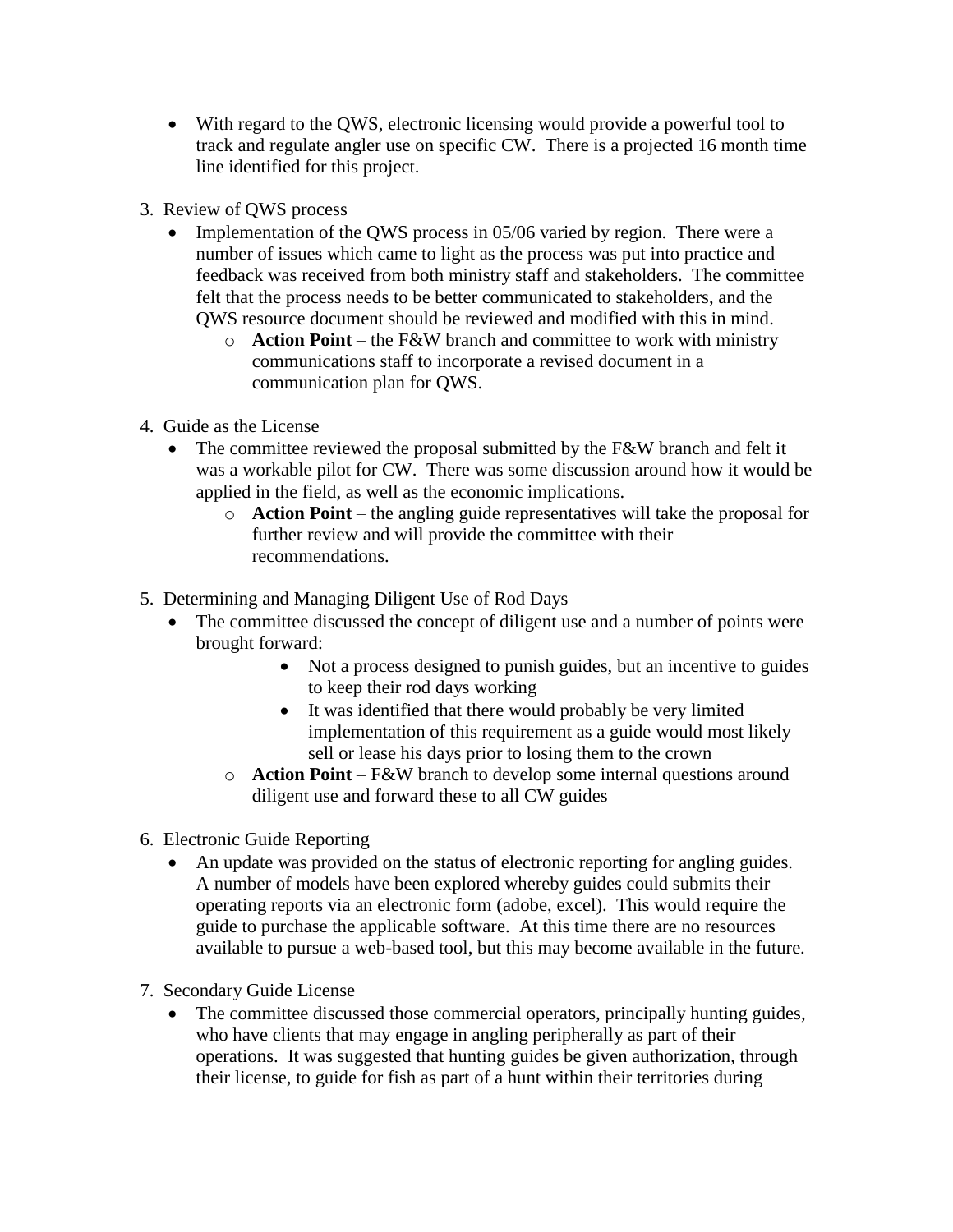hunting season. This would not include CW, and would not constitute history on any potentially CW.

- o **Action Point** the F&W branch to initiate process to have the above reflected in regulation
- 8. Change to AGOP requirements
	- The committee was informed that as part of the centralization of services in the Permit Bureau in Victoria, there would be less emphasis placed on the submission of Angling Guide Operating Plans. Areas of concern with regard to guiding activities would be identified at the application level by region. This would negate the requirement for the submission of an AGOP, and use information would be collected through the reporting requirements of an angling guide license.
- 9. Discussion of angler demand management
	- The committee discussed some of the option available for management of nonresident anglers including resident only times and places. The Bulkley Angling Use Plan was also discussed along with its recommendation that non-guided nonresidents be banned from fishing on weekends. It was pointed out that a single water approach such as this would be ineffective as it would simply transfer effort onto adjacent waters, and that an effective approach would require the inclusion of a number of high use waters.
- 10. Quality Waters Funding and Regional Resources support
	- Committee members from the Skeena region were concerned that as the area with the highest concentration of CW, the Skeena was in immediate need of some demand management actions by government to address the ongoing and increasing problems associated with angler use.
- 11. Freshwater Fishing Society Video Presentation
	- The committee viewed a short video presentation highlighting angling opportunities from across the province. The group provided feedback to Dave Narver, FFSBC Board member, on the video content and that Dave was going to take those comments back to FFSBC.

## Conference Call with Assistant Deputy Minister Nancy Wilkin

- The Skeena guides representative conveyed to the ADM that his membership were unhappy with the recent rod day fee increases, particularly as they do not think that they are getting any benefit in their region with regard to regulation of un-guided non-resident anglers. The ADM indicated that better communication between government and stakeholders was required. This sentiment was echoed by the Kootenay guide representative who also felt that better communication was important.
	- o **Action Point** the F&W branch will work with the provincial committee, the Skeena regional committee and Skeena regional staff to initiate a